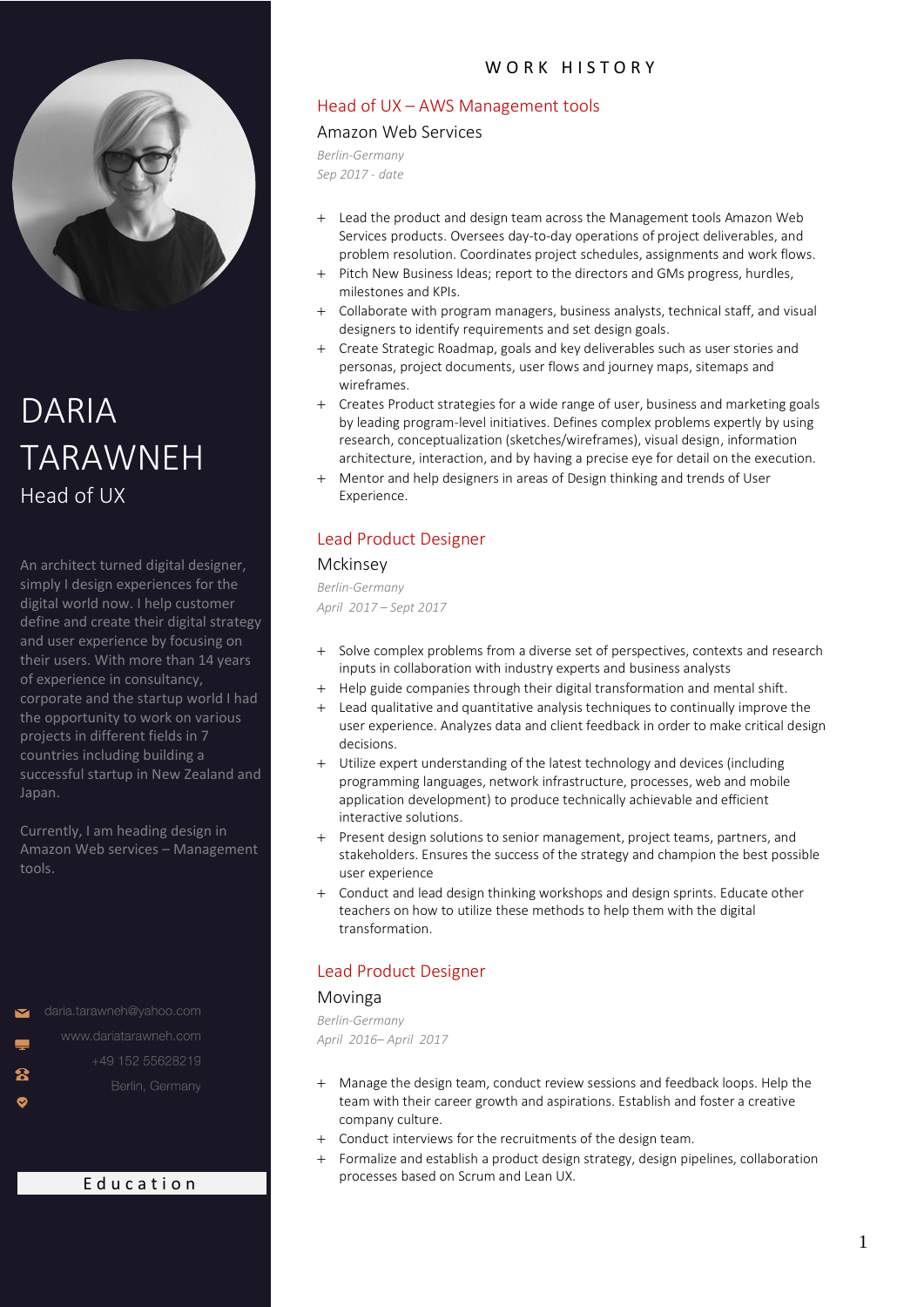## MBA – Durham University

*2021*

## Certified Scrum Product Owner

*Tokyo – Japan 2016*

## Business administration

*Cambridge International College 2009*

## Bsc. Architectural Engineer.

*Technology 2009*

## Art Diploma

*200*

| Photoshop   | ************ |
|-------------|--------------|
| Illustrator | ************ |
| Sketch      | ************ |
| Indesian    | ************ |
| Prototyping | ************ |
| <b>BPMN</b> | ************ |
| UML         | ************ |
| <b>HTML</b> | ************ |
| CSS         | ************ |
|             |              |

T o o l s

# L a n g u a g e s

| Arabic   | ************ |
|----------|--------------|
| English  | ************ |
| Russian  | ************ |
| German   | ************ |
| Japanese | ************ |

- + Utilize industry design standards and best practices to define and implement design criteria, and apply user centered design methodologies to ensure ideas are based on customer needs.
- Lead the team to Design inspirational, useful, and usable experiences by placing the client/investor first while balancing business and marketing needs. Has expert knowledge in user-centered design principles, visual design, user behavior, interactions and Vanguard's brand.
- + Pitch New Business Ideas; Report to the Executive Sponsor on progress, hurdles, milestones, and spend. Pitch the Growth Board on new opportunity areas and potential solutions to invest in.
- + Plan and implement data collection initiatives across the various teams.

# Head of product

# 株式会社 jKEMU-Japan

*Tokyo- Japan*

*Aug 2013– July 2016*

- + Open and establish offices in Japan and Manila.
- + Lead the development of the products and manage the cross-functional tea (Engineers, PR, Marketing, Design and business) in various countries. Oversees day-to-day operations of feature deliverable and project timelines.
- + Own weekly and monthly reporting on the state of the initiatives you own. Utilize metrics to deep-dive into issues and uncover business-driving trends and patterns.
- + Mine and analyze data for metrics and decision support. Investigate abnormal trends to identify root cause and provide actionable recommendations. Work with partner teams for alignment and execution. Driving results by exercising judgment using available information.
- Build business cases, articulate strategy, sell vision to leadership, understand the market, analyze consumer engagement to define product and experiences to meet business goals.
- + Develop detailed, crisp requirements and user stories and create product specifications and architecture for each product and application.
- + Manage prioritization and trade-offs between technical constrains, customer experience and operational workload.
- Build and foster partnerships with external vendors, agencies and developers.
- + Drive adoption growth of rolled out solutions, assess open opportunities to further enhance product perception and remove friction points.

# Head of Design

#### iKEMU

*Auckland- New Zealand April 2012– July 2016*

- + Create the product roadmap, strategy, user experience and the technical requirement and infrastructure to build the Partner platform and consumer application.
- + Develop and implemented a creative strategy that increased brand association and recognition through brand marketing assets, Teams, Athletes, go to market, and retail.
- + Hired and built the design and marketing team in the company in 4 countries.
- + Oversee overall strategy, planning, prioritization and execution for the end-user experience. Managed research and design operations including the infrastructure, team and vendor management across all phases of the design life cycle.
- + Worked directly with the C -Level to propose and manage end-to-end execution of new and existing products from inception through all phases of the products' lifecycle.